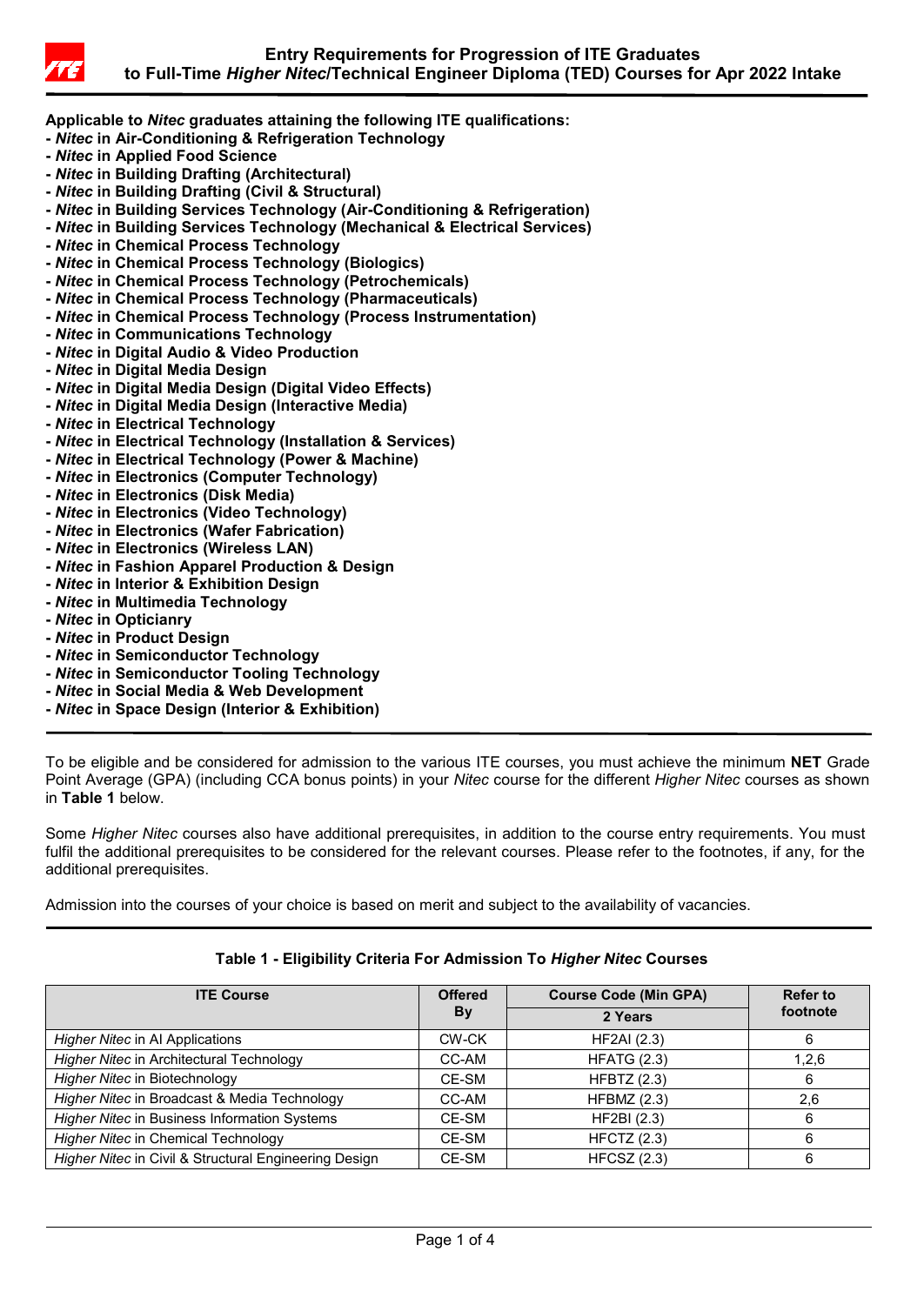

## **Entry Requirements for Progression of ITE Graduates to Full-Time** *Higher Nitec***/Technical Engineer Diploma (TED) Courses for Apr 2022 Intake**

| <b>ITE Course</b>                                         | <b>Offered</b><br><b>By</b>   | <b>Course Code (Min GPA)</b><br>2 Years | <b>Refer to</b><br>footnote |
|-----------------------------------------------------------|-------------------------------|-----------------------------------------|-----------------------------|
|                                                           |                               |                                         |                             |
| <b>Higher Nitec in Data Engineering</b>                   | CW-CK                         | HFDEG (2.3)                             | 6                           |
| Higher Nitec in Early Childhood Education                 | CC-AM                         | HFCHZ (2.8)                             | 1,4,6                       |
| <b>Higher Nitec in Electrical Engineering</b>             | CE-SM<br>CW-CK                | HFEEZ $(2.3)$                           | 2,6                         |
| <b>Higher Nitec in Electronics Engineering</b>            | CC-AM<br>CE-SM<br>CW-CK       | <b>HF2EC (2.3)</b>                      | 2,6                         |
| Higher Nitec in Engineering with Business                 | CC-AM                         | HFEUZ $(2.3)$                           | 6                           |
| <b>Higher Nitec in Facility Management</b>                | CE-SM<br>CW-CK                | <b>HFFMZ (2.3)</b>                      | 2,6                         |
| Higher Nitec in Filmmaking (Cinematography)               | CC-AM                         | HFFLZ $(2.3)$                           | 1,2,6                       |
| Higher Nitec in Games Art & Design                        | CC-AM                         | HFGAD (2.3)                             | 6                           |
| Higher Nitec in Games Programming & Development           | CC-AM                         | <b>HFGPD (2.3)</b>                      | 6                           |
| Higher Nitec in IT Applications Development               | CC-AM<br>CE-SM<br>CW-CK       | <b>HF2IA (2.3)</b>                      | 6                           |
| Higher Nitec in IT Systems & Networks                     | CC-AM<br>CE-SM<br>CW-CK       | <b>HF2IS (2.3)</b>                      | $6\phantom{1}$              |
| Higher Nitec in Integrated Mechanical & Electrical Design | CE-SM                         | HFIMD(2.3)                              | 6                           |
| Higher Nitec in Interactive Design                        | CC-AM                         | HFIDZ(2.3)                              | 1,2,6                       |
| Higher Nitec in Landscape Management & Design             | CE-SM                         | $HFLMZ$ (2.3)                           | 2,6                         |
| <b>Higher Nitec in Marine Engineering</b>                 | CC-AM                         | <b>HFMRZ (2.3)</b>                      | 6                           |
| Higher Nitec in Marine & Offshore Technology              | CC-AM                         | HFMOZ $(2.3)$                           | 6                           |
| <b>Higher Nitec in Mechanical Engineering</b>             | CC-AM<br>CE-SM<br>$CW$ - $CK$ | <b>HFMEZ (2.3)</b>                      | 6                           |
| Higher Nitec in Mechatronics Engineering                  | CC-AM<br>CW-CK                | HFMCZ $(2.3)$                           | 2,6                         |
| <b>Higher Nitec in Motion Graphics</b>                    | CC-AM                         | <b>HFMOG (2.3)</b>                      | 1,2,6                       |
| Higher Nitec in Offshore & Marine Engineering Design      | CC-AM                         | $H$ FOMZ $(2.3)$                        | 6                           |
| <b>Higher Nitec in Performance Production</b>             | CC-AM                         | HFPPZ $(2.3)$                           | 1,2,5,6                     |
| Higher Nitec in Rapid Transit Engineering                 | CW-CK                         | <b>HFRTZ (2.3)</b>                      | 2,6                         |
| Higher Nitec in Robotics & Smart Systems                  | CC-AM                         | <b>HFRSS (2.3)</b>                      | 2,6                         |
| Higher Nitec in Security System Integration               | CW-CK                         | <b>HF2SI (2.3)</b>                      | 2,6                         |
| Higher Nitec in Sport Management                          | CC-AM<br>CE-SM<br>CW-CK       | <b>HF2SM (2.8)</b>                      | 1,3,6                       |
| <b>Higher Nitec in Visual Effects</b>                     | CC-AM                         | HFVFX (2.3)                             | 1,2,6                       |
| Higher Nitec in Visual Merchandising                      | CC-AM                         | HFVMZ (2.3)                             | 1,2,6                       |

## **ITE Colleges**

CC-AM: ITE College Central CE-SM: ITE College East CW-CK: ITE College West

For general course advising, applicants may make an appointment online with one of our Education & Career Guidance (ECG) Counsellors vi[a https://for.edu.sg/ecg.](https://for.edu.sg/ecg)

The offer of an ITE course to applicants is subject to them being physically, medically and mentally fit to pursue the course. This is to ensure that all students can benefit from ITE training in a safe and conducive environment. Applicants or students assessed by ITE as being unfit can be withdrawn from the course. Where appropriate, they may be considered for other courses if there are suitable ones. The Learning Accessibility Office (LAO) at each ITE College will provide support to students with special educational needs in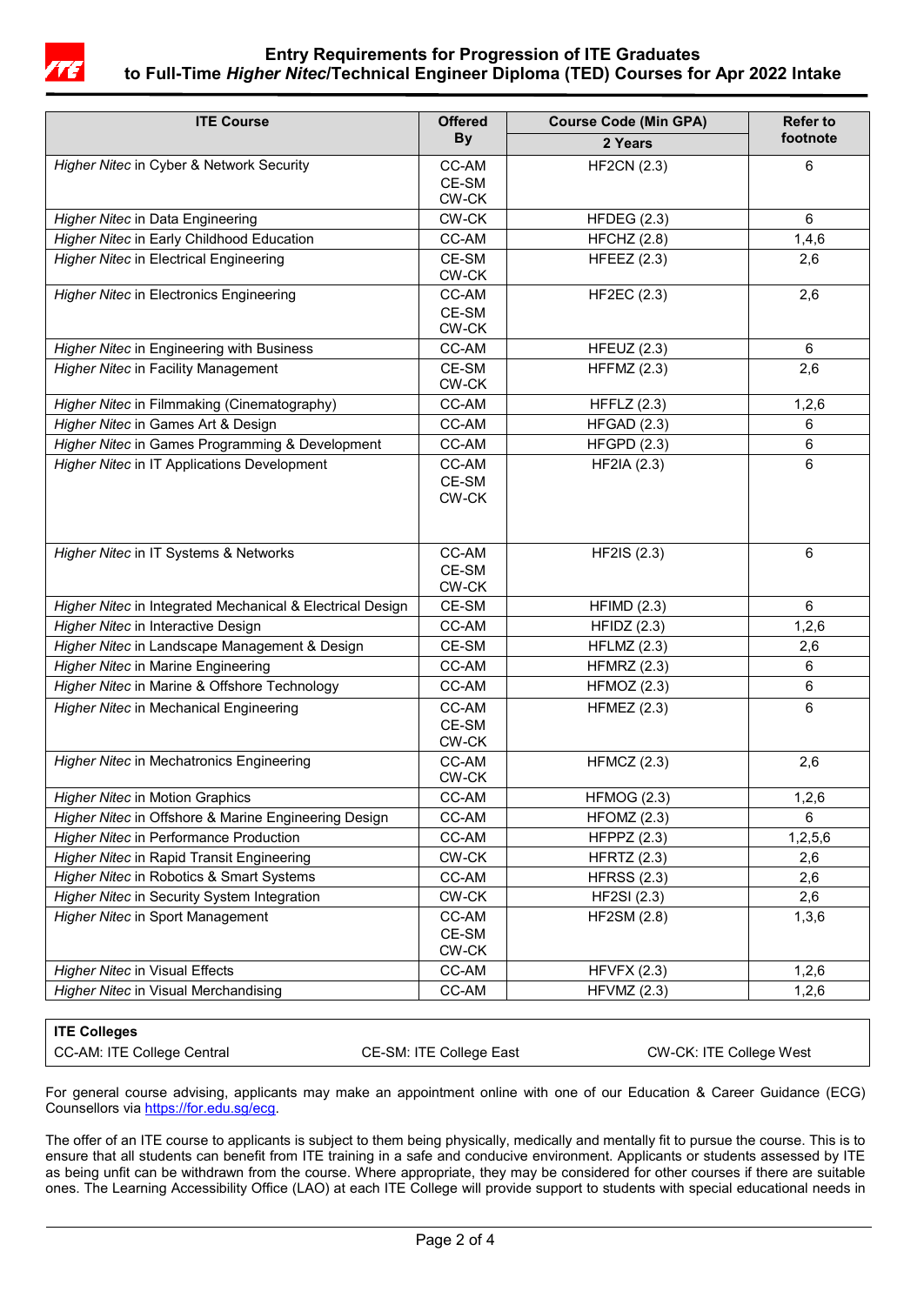

their learning process at ITE. Applicants with special educational needs are strongly encouraged to seek prior academic course advising from the respective College(s) vi[a https://for.edu.sg/LAO](https://for.edu.sg/LAO) before selecting their choice of application.

## **Footnotes:**

1

Priority in selection for these courses will be given to **first-choice applicants** based on their results. **Applicants applying for these courses are recommended to indicate them as their first choice**. Shortlisted applicants will be required to attend **an interview (which may include a test)** to assess their suitability for the course. Applicants who are unsuccessful at the interview will be considered for their **remaining choices which do not require interview for admission** based on merit and choice. For all other courses, based on the result of applicants, selection will be by merit and choice.

The following courses will conduct **online** interview:

- Architectural Technology
- Beauty & Wellness Management
- Culinary Arts
- Leisure & Travel Operations • Motion Graphics
- Sport Management
- Visual Effects
- Visual Merchandising

- Early Childhood Education • Hospitality Operations
- Paramedic & Emergency Care Pastry & Baking

• Interactive Design

**Microsoft Teams** is the platform that will be used for the **online** interview, and is available at [https://www.microsoft.com/en-sg/microsoft-365/microsoft-teams/download-app.](https://www.microsoft.com/en-sg/microsoft-365/microsoft-teams/download-app) If you are applying for the above courses, please install the Microsoft Teams app on your device (e.g. laptop, PC, smartphone etc.) before the interview, and ensure that the front-facing camera and microphone permissions are enabled for the app. If you are shortlisted for interview, the interview invitation and details will be emailed to you. Please **update your email address during application**.

2

In line with industry requirements, applicants applying for these courses must ensure that they are free from colour appreciation deficiency. Colour Vision Test will be conducted for applicants enrolled into these courses. Colour Vision Test is available over the Internet at *<https://colormax.org/color-blind-test/>* and at the ITE Colleges conducting these courses. Please take the test before submitting your application if you are not sure whether you are free from colour appreciation deficiency.

#### 3

Applicants applying for this course have to pass a pre-admission medical examination.

#### 4

Applicants applying for *Higher Nitec* in Early Childhood Education must also:

- Have obtained a Grade 1 to 3 for GCE 'N' (Academic) English Language, OR Grade A1 to C6 for GCE 'O' Level English Language, OR \*an English Language Acceptable Alternative (ELAA) recognised by ECDA;
- Pass a pre-admission medical examination. In addition, to ensure the well-being and safety of children, the Early Childhood Development Agency (ECDA) requires all pre-school staff to be certified medically fit to work with young children. More details on the medical examination can be found at *<http://bit.ly/NIECmedical>*; and
- *Nitec* graduates who enroll in the *Higher Nitec* in Early Childhood Education course, with Grade 1, 2 or 3 for GCE 'N' (Academic) English Language only, without Grade A1 to C6 for GCE 'O' Level English Language (C6L1), are required to obtain C6L1 OR any of the \*ELAA, upon graduation before being certified as a Level 1 (L1) Early Childhood Teacher. For details, please click [here.](https://www.ite.edu.sg/docs/default-source/full-time-courses-doc/higher-nitec/school-of-business-and-services/higher-nitec-in-early-childhood-education-full-time-progression-requirements.pdf)

\* The list of ELAA can be found at ECDA website *[https://www.ecda.gov.sg](https://www.ecda.gov.sg/)*.

The *Higher Nitec* in Early Childhood Education is awarded by the National Institute of Early Childhood Development (NIEC) in collaboration with Institute of Technical Education.

#### 5

In line with industry requirements, applicants applying for this course must ensure that they are free from acrophobia.